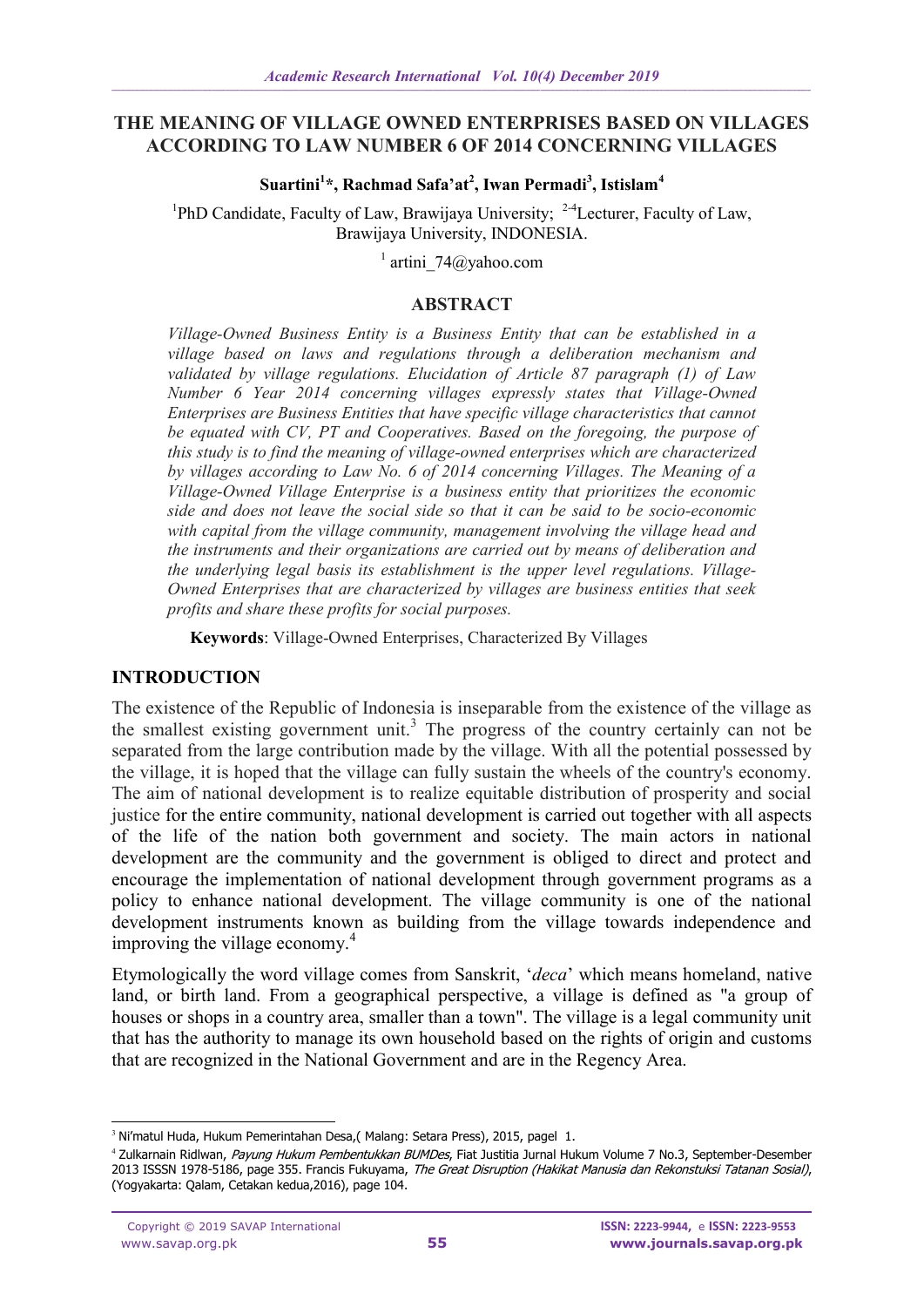The existence of villages has existed since hundreds or even thousands of years ago. There is not much written information about the problem. In folklore that is conveyed verbally we get a lot of information that the age of the village is very old. Through folklore we can also imagine how the life of the village community at that time.<sup>5</sup>

Characteristics in the village prioritize social values, kinship in the life of the village community, working together to advance the village. The village has the power to regulate itself by prioritizing the principle of deliberation, the principle of openness. The other side of the village must be the driver of the local economy, not only prioritizing the economic side, but basic services for the community.<sup>6</sup>

The characteristics of the Village according to the literature studied by researchers describe there are three characteristics of the village, the following explanation: Village and society are closely related to nature. Villages are more dependent on climate so climate seems to regulate human activities in farming; The village population is a work unit and a social unit with a population that is not large and most of the population works in the agricultural sector; Bond strong kinship between residents and control of the population in the village is more determined by custom, morals and informal law.<sup>7</sup>

That villages in Indonesia have made efforts to improve the village economy for a long time as a form of village independence such as savings and loans from agricultural products called barns or savings and loan activities in the context of fulfilling community capital in the economic field. Village economic activities are inseparable from the role of village finance, especially in the administration of village governance. All this time, village finance has been supported by two main sources, namely the village's original income (levies, proceeds from village wealth, mutual assistance and community self-help) and assistance from the government. All assistance from the government and third parties (programs, funds, assets) that enter the village must go through the village account / cash and be recorded in the village budget. Financial planning (*APBDes*) is carried out in a participatory manner, and management of village finance becomes the authority of the village head by applying the principles of efficiency, effectiveness, transparency and accountability.

Village-Owned Enterprises is an alternative that can be developed to encourage the village economy.<sup>8</sup> The law guarantees that Village-Owned Enterprises are not a tool for the administrators of the village administration, an important tool for villages to protect and empower their communities, an arena for villagers to work together to build the economy of their territory and do not trap themselves in various forms of cooperation with outsiders who actually threaten Village economy, especially the lower layers. In organizing governance, the Village has a Village-Owned Enterprises that functions to stimulate, facilitate and protect and empower the economic welfare of the community. In other words, Village-Owned Enterprises was formed with the interest to support economic activities in the village which became the livelihood of many people in his village; Village-Owned Enterprises is formed through a decision-making process between the village government, BPD and community representatives; Village-Owned Enterprises is a village-owned business that is managed autonomously by villagers; business profits as much as possible to improve the welfare of the community by being allocated in the field of village services and supporting the development of Village-Owned Enterprises; The types of businesses organized by theVillage-Owned

1

<sup>&</sup>lt;sup>5</sup> Hanif Nurcholis, Pertumbuhan & Penyelenggaraan Pemerintahan Desa, (Erlangga, Jakarta 2011), page. 39

<sup>6</sup>Akmal Hidayat, Hukum BUM DESA: Pendirian, pengurusan, Pengelolaan dan Pembubaran BUM Desa, Badan Hukum dan Pertanggungjawaban Hukum BUM Desa, (Yogyakarta, Samudra Biru, 2018), page 6.

<sup>&</sup>lt;sup>7</sup> Ibid, page 9.

<sup>&</sup>lt;sup>8</sup> *Ibid.*, page 109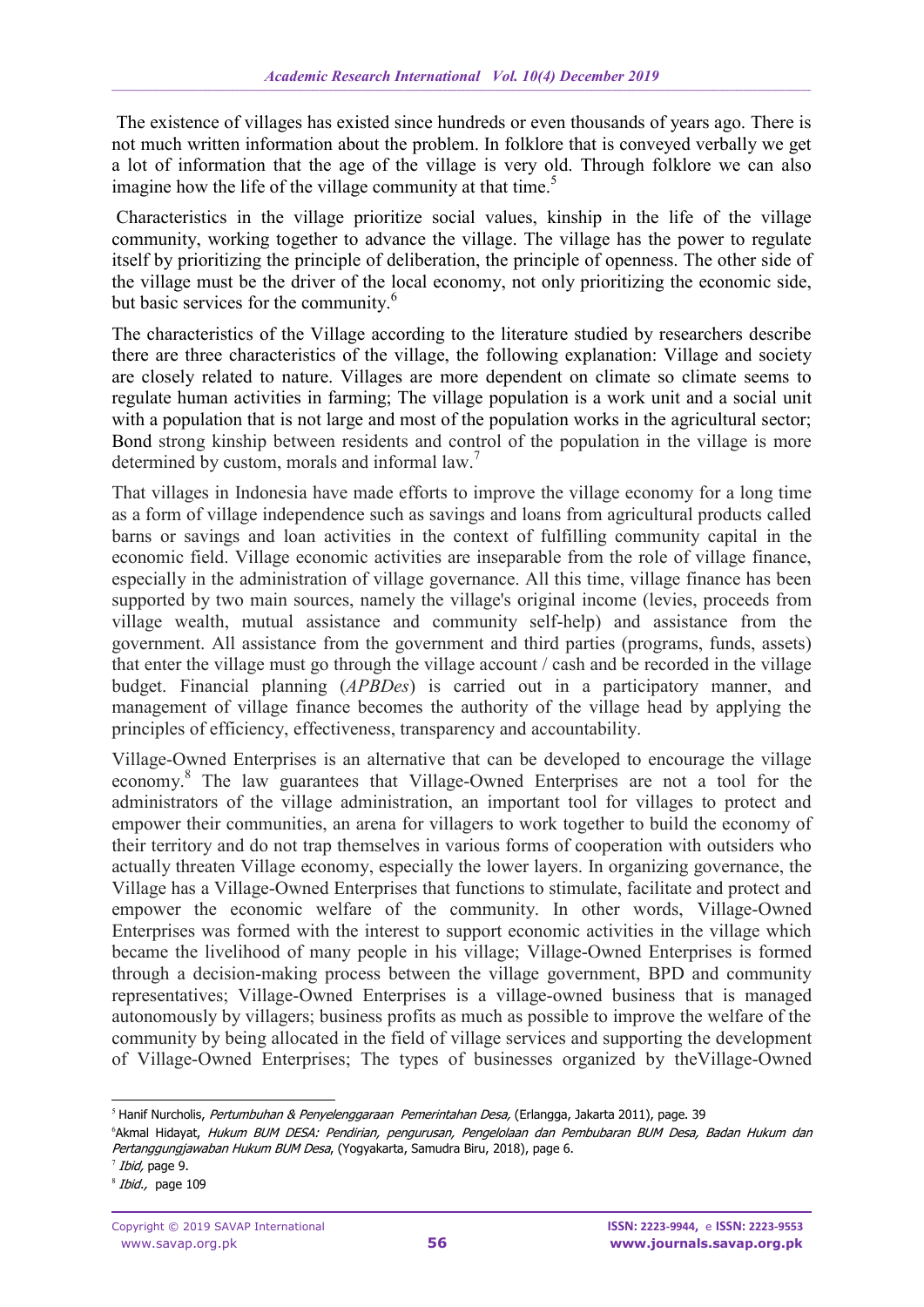Enterprises are those that do not threaten but actually support the economic efforts of the village community.

The character of the rural economy with the above characteristics, the Village-Owned Enterprises certainly cannot necessarily follow the existing modern economic system. Village-Owned Enterprises yang developed must adapt local wisdom but on the other hand try to adjust to the development of the existing modern economic system.

The characteristics that can be built from a business entity that is characterized by the village are: Businesses that move like banking must then follow the existing banking system; Local moving businesses then adjust existing local wisdom, such as forms of trade; while businesses that already exist because of customs still are allowed to grow. Based on the description above, the Government does not impose certain forms of business entity, this is an attempt to naturally grow the village economy in accordance with the form that is characterized by villages. One of the welfare of the community can be improved through the economic ability of a community to meet their needs, meeting all the needs of the village community will improve the standard of living of the community and be able to realize prosperity. The village can choose its own form of business in order to improve the economy and welfare of the village community.

## **RESEARCH METHOD**

This research is classified as normative legal research, namely research that is equated with doctrinal research as referred to by Terry Hutchinson, normative legal research does not recognize field research because what is examined is legal materials so that it can be said as a libbary based focusing on reading and analysis of primary and secondary material.<sup>9</sup> Legal research only focuses its attention on its legal issues, namely on the study of the application of the rule of law which is supported by theories and concepts in the field of law and legal facts that give rise to a cohesiveness between theoretical study and the application of positive law or a non-integration between the expected condition (*das sollen*) with the reality (*das sein*). <sup>10</sup>The research approach used in this research is the historical approach, the statute approach, the conceptual approach and the comparative law approach. The approach used in this research is to be able to answer the problem formulation about the meaning of legal entities of village-owned enterprises that are characterized by villages so that the results of this study can formulate business entities that are characterized by villages to be known by all parties involved in village economic development both the government and the village community

## **RESULT AND DISCUSSION**

The Meaning of Village-Owned Enterprises that are characterized by villages is a business entity that becomes the foundation of village communities in improving their economy with socio-economic principles where the business is established for the greatest prosperity of the village community is also a business that can generate profits or commercial which also results are fully given for the welfare of the village.<sup>11</sup> So that the inherent meaning in a Village-Owned Enterprise characterized by a village is a business entity that defines itself as a social institution and commercial whose activities are adjusted to the potential of the village and the implementation or management prioritizes social interests.

<sup>1</sup> <sup>9</sup> Johnny Ibrahim, *Teori & Metodologi Penelitian Hukum Normatif*, (Surabaya: Bayu Media, 2005), page 45 .

<sup>&</sup>lt;sup>10</sup> Jonaedi Efendi dan Johnny Ibrahim, Metode Penelitian Hukum Normatif dan Empiris, (Jakarta : Prenada Media Grup, etakan ke-2, 2018), page 125.

<sup>11</sup> Undang-Undang Nomor 6 Tahun 2014 Tentang Desa dan Peraturan Terkait :Dilengkapi SKB Tiga Menteri Terbaru tentang Percepatan Penyaluran, Pengeloaan, dan Penggunaan Dana Desa Tahun 2015, Jakarta: Tim Visi Yustisia, 2015, page 364.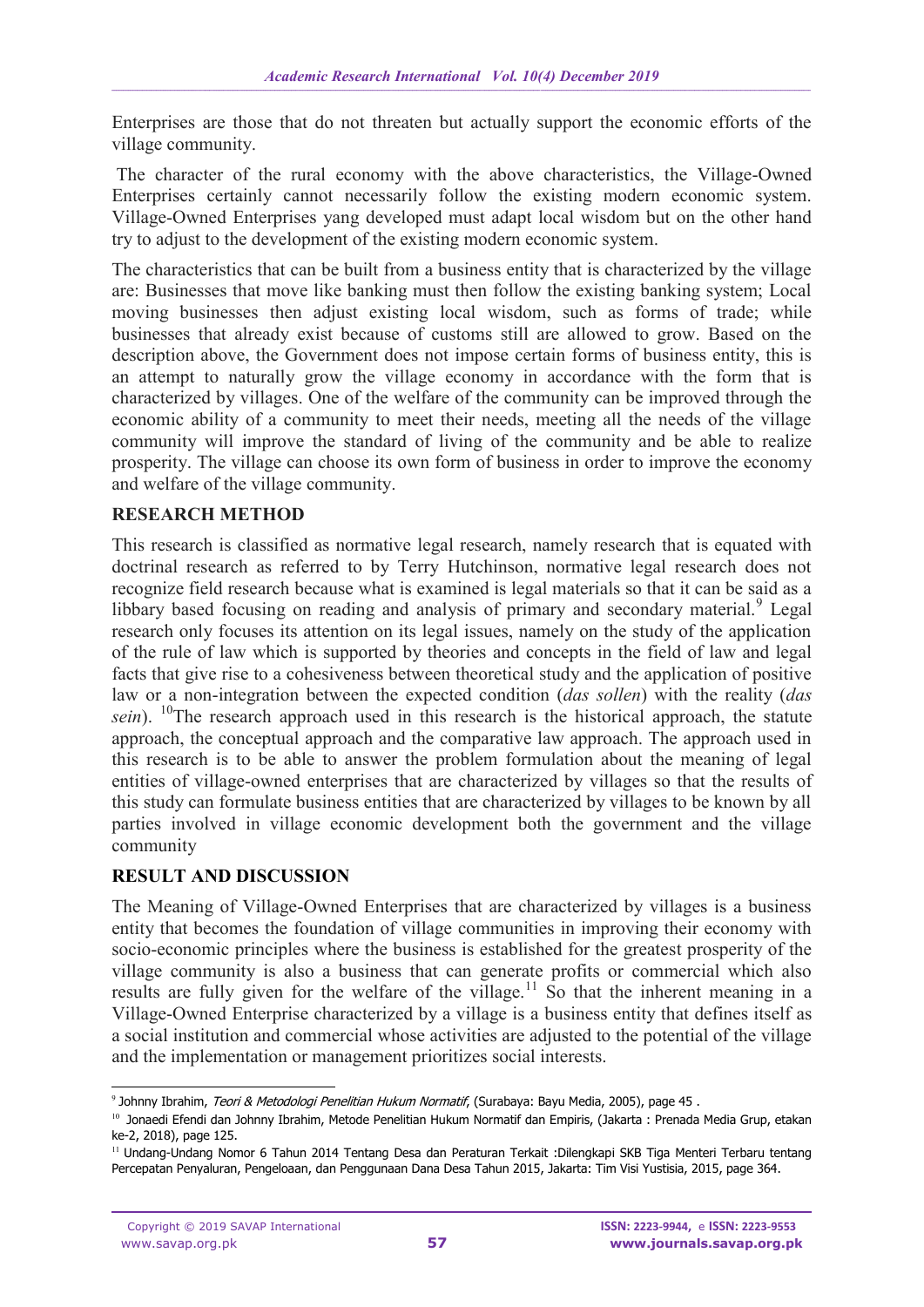The meaning of the characteristics and characteristics of the village which is very thick with the family element makes this Village-Owned Enterprise a business entity that has communal characteristics and is carried out with a family spirit and mutual cooperation because the nature of the village community is uniformity in the country against any problem through the medium of deliberation and consensus and is always carried out with the spirit of kinship and mutual cooperation. prioritizing social elements.

The Meaning of Village-Owned Enterprises that are characterized by villages are business entities that are social institutions and commercial which in the main principle all the benefits are given entirely to the village community so that the village is able to increase the Village's Original Income or the village is able to improve its economy by providing services in accordance with the objectives of the Owned Enterprise villages listed in the Village Law.

Characteristics or characteristics of village-owned enterprises that are characterized by villages can be formulated into four important points as benchmarks namely from financial sources, Management Structure, Position of the village apparatus and involvement in the management of business entities, laws and regulations which form the legal umbrella for the establishment of such business entities.

The Village-owned Enterprises that are characterized by villages can be formulated into four criteria that will be explained in the conception and characteristics of Village-Owned Enterprises in Indonesia, namely the Village Credit Institutions (LPD) in Bali, Lumbung Pitih Nagari (LPN) in West Sumatra and The Village-owned Enterprises (*BUM Desa)*, the three business entities still exist to realize the improvement of the village economy to the full welfare of the village community.

| No.            | <b>Comparative Aspect</b>                                                                             | <b>LPD</b> in Bali                                                                                                                       | <b>LPN</b><br>West<br>in<br>Sumatra                                                          | Village<br>Owned<br><b>Enterprises</b>                                                                                                                                     |
|----------------|-------------------------------------------------------------------------------------------------------|------------------------------------------------------------------------------------------------------------------------------------------|----------------------------------------------------------------------------------------------|----------------------------------------------------------------------------------------------------------------------------------------------------------------------------|
| $\mathbf{1}$ . | Collective<br>Funding<br>Financial                                                                    | Collective<br>Funding<br>Financial<br>Sources<br>Pakraman<br>from<br><b>Indigenous Peoples</b>                                           | Community<br>Savings                                                                         | Village<br>capital<br>participation and village<br>community capital                                                                                                       |
| 2.             | Organizational<br>Structure<br>management Election                                                    | appointment<br>and<br>dismissal through the<br>mechanism<br>of<br>Deliberation<br>the<br>1n<br>pakraman traditional<br>village community | The organizational<br>structure is chosen<br>by the LPN<br>management in the<br>deliberation | The<br>organization<br>1S<br>separate from the village<br>government<br>organization, operational<br>implementers<br>are<br>appointed and dismissed<br>by the village head |
| 3 <sub>1</sub> | Involvement of the<br>Village Head and his<br>the<br>apparatus<br>in<br>management                    | Adat Leader as Head<br>in the management as<br>the advisory board                                                                        | the Village Head<br>in the management<br>as the advisory<br>board                            | the Village Head in the<br>the<br>management<br>as<br>advisory board or<br>the<br>Village Head's advisor as<br>the advisor                                                 |
| 4.             | Regulations that are<br>for<br>the<br>basis<br>the<br>establishment<br>of<br><b>Business Entities</b> | <b>Local Regulations</b>                                                                                                                 | <b>Local Regulations</b>                                                                     | Village regulations based<br>on the Act                                                                                                                                    |

**Table 1. Characteristics of village-owned enterprises whose financial sources come from the community's collective funds.**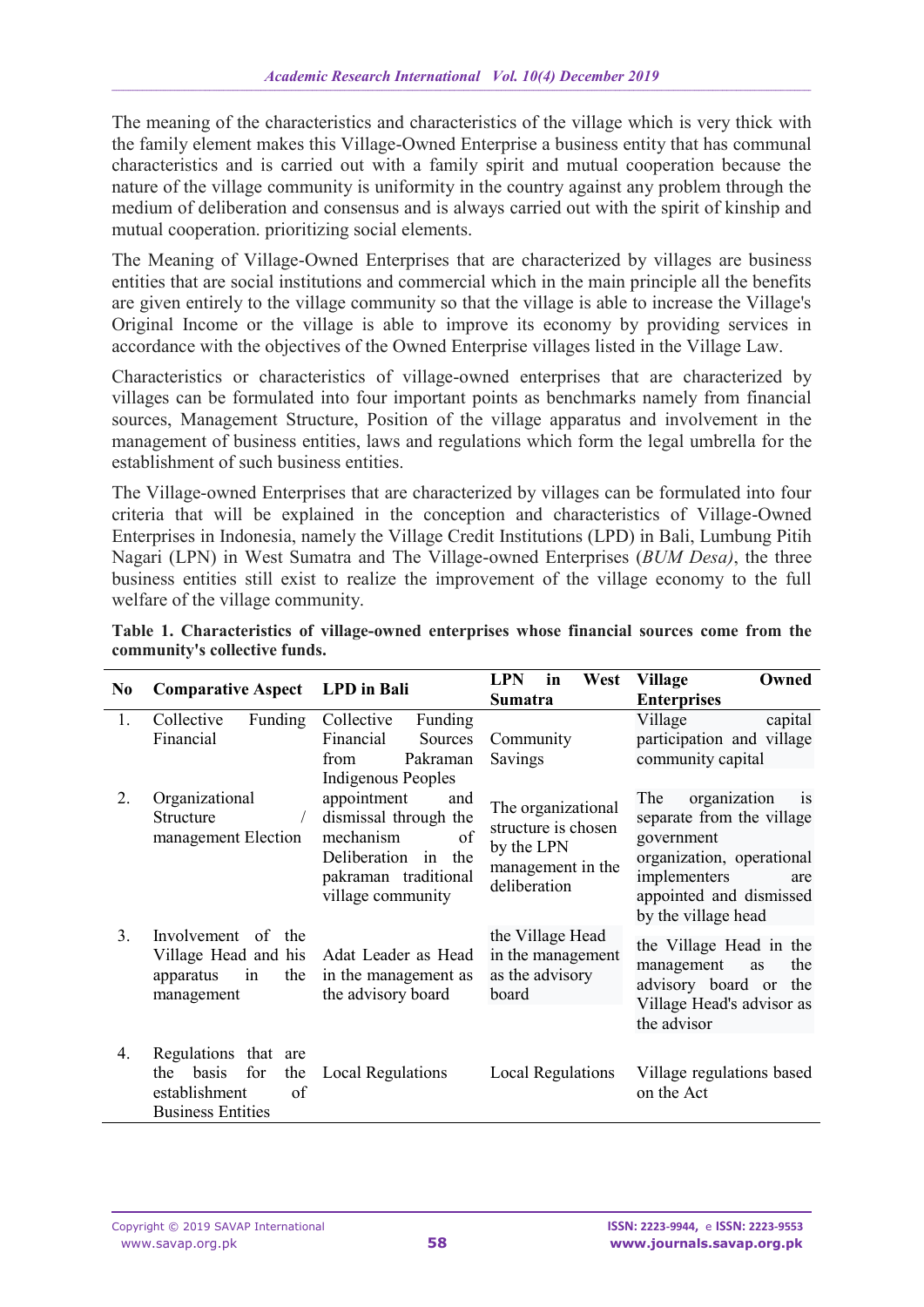Above table outlines the four criteria into village business entities in Indonesia such as LPD in Bali, LPN in West Sumatra and The Village-owned Enterprises in Law Number 6 of 2014 concerning Villages.

The table above formulates the characteristics of village-owned enterprises whose financial sources come from the community's collective funds, which in this business are described as familial elements and always prioritizes the deliberative element in each decision-making and the regulations which form the basis of the establishment of these businesses are the regulations made by the government at the upper level. The difference between the The Village-owned Enterprises Organization and the Village Credit Institution and Lumbung Pitih Nagari lies in the The Village-owned Enterprises Operational Implementer being appointed and dismissed by the village head while the LPD and LPN are carried out by consultation, however nonetheless in the regulation of village-owned business entities it is manage with a family spirit and mutual cooperation as a characteristic and characteristics of rural communities in Indonesia

## **1. Village Economic Institutions**

Village Credit Institutions existed and were born before the existence of Village Owned Enterprises. Vilage Credit Bak (*Bank Kredit Desa)* was present in 1986 starting from the Dutch colonial era, on the basis of the economic situation of the village in the Banyumas region which is apprehensive due to widespread crop failure due to the long dry season, floods and attacks pest. Seeing this condition, the assistant resident of Banyumas (De Wolf Van Westerrode), then formed a Community Self-help Group (KSM) to overcome the situation. The results of the KSM village discussion in 1897 decided to establish 250 Village Lumbung as a village credit agency in the Banyumas region.<sup>12</sup>

Village granaries which initially ran smoothly and could help the economic hardship of rural communities, on the way many experienced failure / bankruptcy. That is because many people who borrow in the village granaries cannot repay the loan. Most of them are still experiencing economic difficulties. Of the many village granaries that were erected, only a few survived. To save the existence of the village granaries, the AVB (Algemene Volkscrediet Bank) provides capital loans so that they can continue to help the economic difficulties of rural communities.

In 1904 the Village Bank was established, hereinafter known as the Village Credit Agency (BKD). This was intended to make supervision by Algeemene Volkcrediet Bank (AVB which later became BRI) easier. The Village Credit Agency (BKD) is a village asset whose management is separated from other village assets, so that if there is a loss in the BKD it cannot be covered with other village assets. Village Credit Bank is a rural financial institution that originates from the people and for the people themselves. BRI is only a supervisor and supervisor in its operational activities as an extension of the Bank Indonesia delegation of authority. The existence of BKD which is still recognized and survives in economic activities in rural areas is very meaningful both for the community and for the Village Government itself.

The Rural Credit Fund Institute (LDKP) was established in the early 1970s to group nonbank microfinance institutions in each province. LDKP is a generic term for several types of credit institutions and small deposits that exist, according to their respective regions, in many provinces. At the end of the 1970s, there were almost 300 credit institutions like this in

<sup>12</sup> [https://www.kompasiana.com/nevermind/592d85188523bdb169e5c5ad/transformasi-bkd-menjadi-bpr-untuk-semakin-dekat](https://www.kompasiana.com/nevermind/592d85188523bdb169e5c5ad/transformasi-bkd-menjadi-bpr-untuk-semakin-dekat-dengan-rakyat)[dengan-rakyat#,](https://www.kompasiana.com/nevermind/592d85188523bdb169e5c5ad/transformasi-bkd-menjadi-bpr-untuk-semakin-dekat-dengan-rakyat) page 1, diakses 9 Oktober 2019.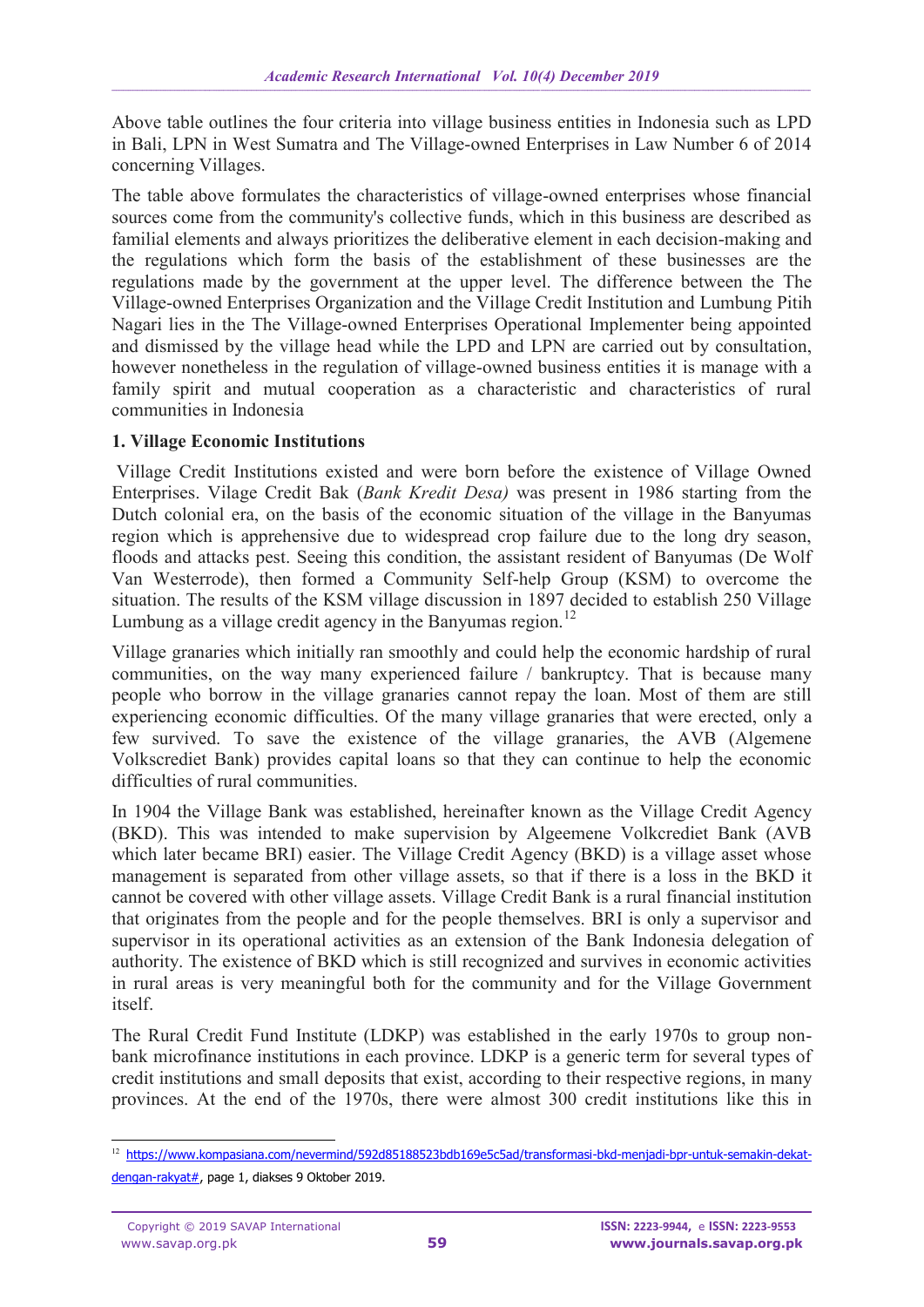Indonesia. At that time these institutions were treated as non-bank financial institutions, and based on the Banking Act of 1967 did not meet the requirements to obtain liquidity credit from Bank Indonesia (BI), and therefore funds from these institutions had to be collected from other sources . These institutions are also not permitted to mobilize funds in the form of deposits and are not bound by the interest rate rules of BI, so they can determine their own interest rates. Until now there are still many who stand in Indonesia, including those who stood at the beginning of the period are the District Credit Board (BKK) in Central Java, the District Credit Institution (LPK) in West Java, Lumbung Pitih Nagari (LPN) in West Sumatra which is owned by customary institutions. $^{13}$ 

The existence of Village Credit Institutions in Bali is more advanced and up to now still exists and even developed and developed as a village economic institution that sustains the traditional village community while Lumung Pitih Nagari as not found the existence of only one that survives, namely Lumpung Pitih Nagari in Limau Manis, West Sumatra. the existence of the Pitih Nagari is due to the reform of the Lumbung Pitih Nagari turning into the People's Credit Bank.

Law number 1 of 2013 concerning Microfinance institution recognizes the uniqueness and local wisdom so that there are two MFIs that are not subject to the Act namely Lembaga Perkreditan Desa in Bali and Lumbung Pitih Nagari in West Sumatera. The two institutions are the Village Credit Institutions (LPD) in Bali and the Lumbung Pitih Nagari in West Sumatra which were formed before the Law was born so that according to the LKM Law, the LPD and Lumbung Pitih Nagari should not be subject to the Act because its existence is recognized under customary law.<sup>14</sup>

That the indicators of village-owned enterprises that are characterized by villages can be seen from four characteristics. The first characteristic will be explained that both the LPD and the LPN both financial sources are based on community savings or community savings and community fundraising initiatives and capital from rural communities so that the financial sources are not from outside communities or local governments. An independent financial source from the The Village-owned Enterprises managed for the village community.

The second is the Personnel Structure or Organizational structure, personnel or organizational structure determined together in village meetings and through or through community meetings with customary heads and customary law communities in choosing and running management.

Third, the involvement of the village apparatus in management in these two institutions The village head has the role of a supervisor or supervisor only for the management or organization to be left entirely to the deliberations of the customary village community and the customary head and shareholders or shareholders who invest their capital in the village economic institutions.

The fourth is the legal umbrella or regulation which is the basis of the establishment of the village recruitment agency for Lumbung Pitih Nagari originating from Provincial Regulation Number 1 Year 1982 concerning Lumbung Pitih Nagari while for the Village Credit Institution in Bali is the Bali Governor's Decree Number 972 Year 1984 Regarding the Establishment of LPD in the Province of Bali Level I Region and Bali Level I Regional Regulation Number 2 of 1984 concerning Credit Institutions, Bali Level I Regional

<sup>13</sup> [https://www.kompasiana.com/hamadi/574d36f8d59273750613ff02/sejarah-keuangan-mikro-di-indonesia?page=all,](https://www.kompasiana.com/hamadi/574d36f8d59273750613ff02/sejarah-keuangan-mikro-di-indonesia?page=all) diakses tanggal 5 Oktober 2019

<sup>14</sup> [https://www.hukumonline.com/berita/baca/lt5391b78e0a0e1/kearifan-lokal-jadi-dasar-ojk-bikin-peraturan-lkm/,](https://www.hukumonline.com/berita/baca/lt5391b78e0a0e1/kearifan-lokal-jadi-dasar-ojk-bikin-peraturan-lkm/) halaman 1, diakses 15 Oktober 2019.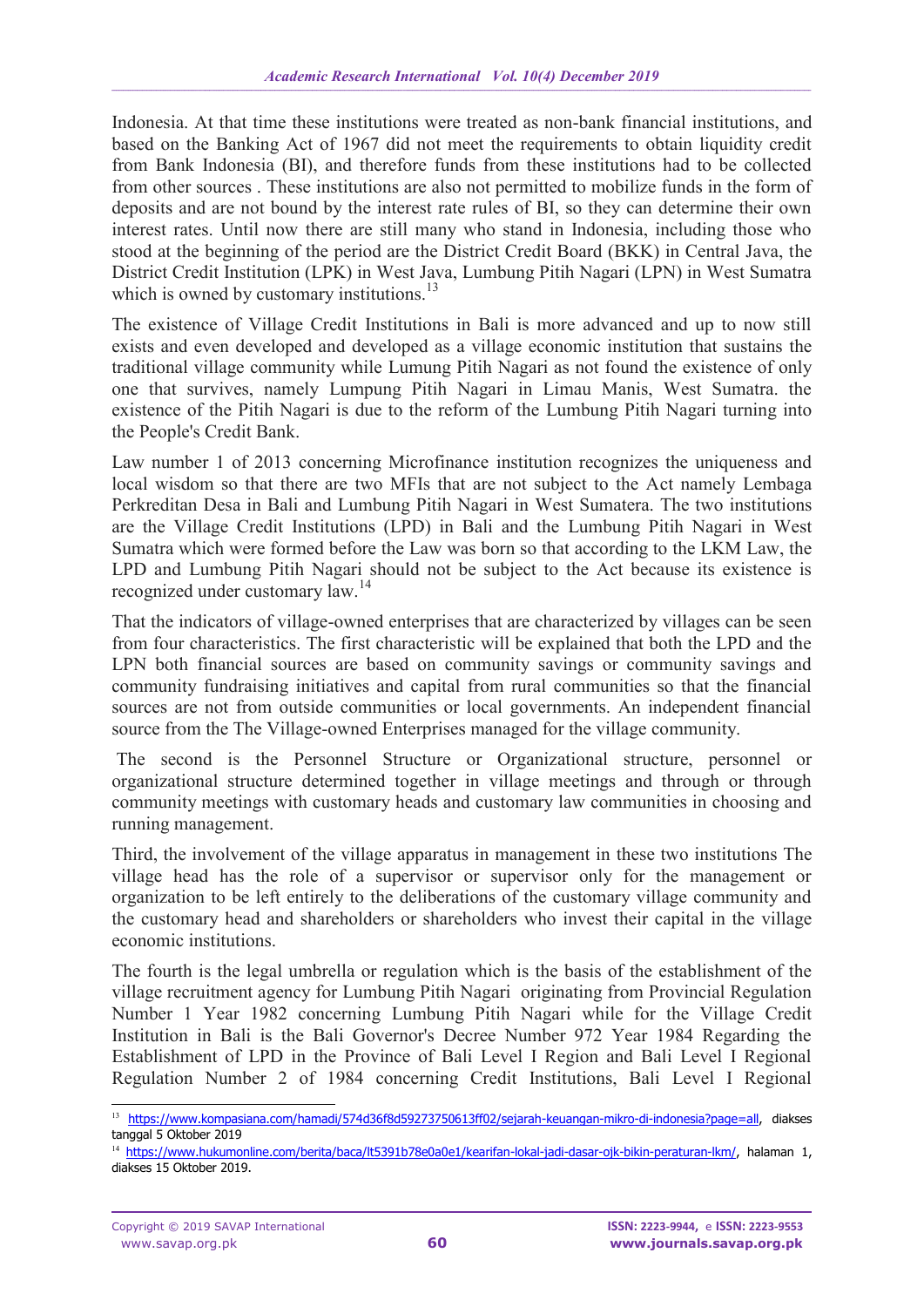Regulation Number 2002 concerning Village Credit Institutions, Bali Level I Regional Regulation Number 4 of 2012 concerning Village Credit Institutions and Bali Level I Regional Regulation No. 4 of 2019 concerning Village Credit Institutions. These two village economic institutions also refer to Law Number 1 of 2013 concerning Microfinance Institutions.

Both of these economic institutions refer to the microfinance law because the management principles of these two institutions closely resemble the characteristics of financial institutions although the principles put forward in these two institutions are the principles of banks and cooperatives in management, both of which combine to facilitate their services to rural communities. Researchers describe the different conceptions and character of village economic institutions through the table below:

| No. | <b>Comparative Indicators</b>                         | <b>LPD</b>                                                                              | <b>LPN</b>                                                                |
|-----|-------------------------------------------------------|-----------------------------------------------------------------------------------------|---------------------------------------------------------------------------|
| 1.  | <b>Institutional Status</b>                           | the Financial Institution owned<br>by the village of Pakraman /<br>Adat                 | Original Nagari's financial<br>institution                                |
| 2.  | Members and Membership<br><b>Status All residents</b> | manners of Pakraman village                                                             | village communities<br>All<br>where LPN is located /<br>Nagari community  |
| 3.  | Administrators Appointed                              | Administrators Appointed and<br>dismissed by villagers through<br>village meetings      | Appointment<br>through<br><b>LPN</b><br>deliberations<br>by<br>management |
| 4.  | Capital                                               | Community self-help capital /<br>village Krama                                          | Community<br>self-help<br>capital                                         |
| 5.  | <b>Transaction Services</b>                           | Internal Financial Transaction<br>village<br>Pakraman<br><b>Services</b><br>communities | Internal<br>Village<br>nagari<br>community                                |

**Table 2. The difference in conception and character of Lumbung Pitih Nagari**

The two village economic institutions above both the Lumbung Perkreditan Desa and the second Lumbung Pitih Nagari put forward the commercial or economic side and also the social side and specifically for the LPD conception of other differences is the LPD in Bali is an economic institution that uses the socio-economic-religious concept while for the Lumbung Pitih Nagari uses the socio-economic concept, both of these institutions are thick with culture because they are based on customary law or can be said to be founded by the customary law community. The Lembaga Perkreditan Desa management puts forward three balances in life namely the Godhead, Humanitarian elements and the environmental element while the Lumbung Pitih Nagari management refers to Shari'a law, customary law and applicable positive law or statutory regulations.

# **2. Village-Owned Enterprises**

Village Owned Enterprises are village business institutions managed by the community and village government in an effort to strengthen the village economy and are formed based on the needs and potential of the village. Establishment and Management of Village-Owned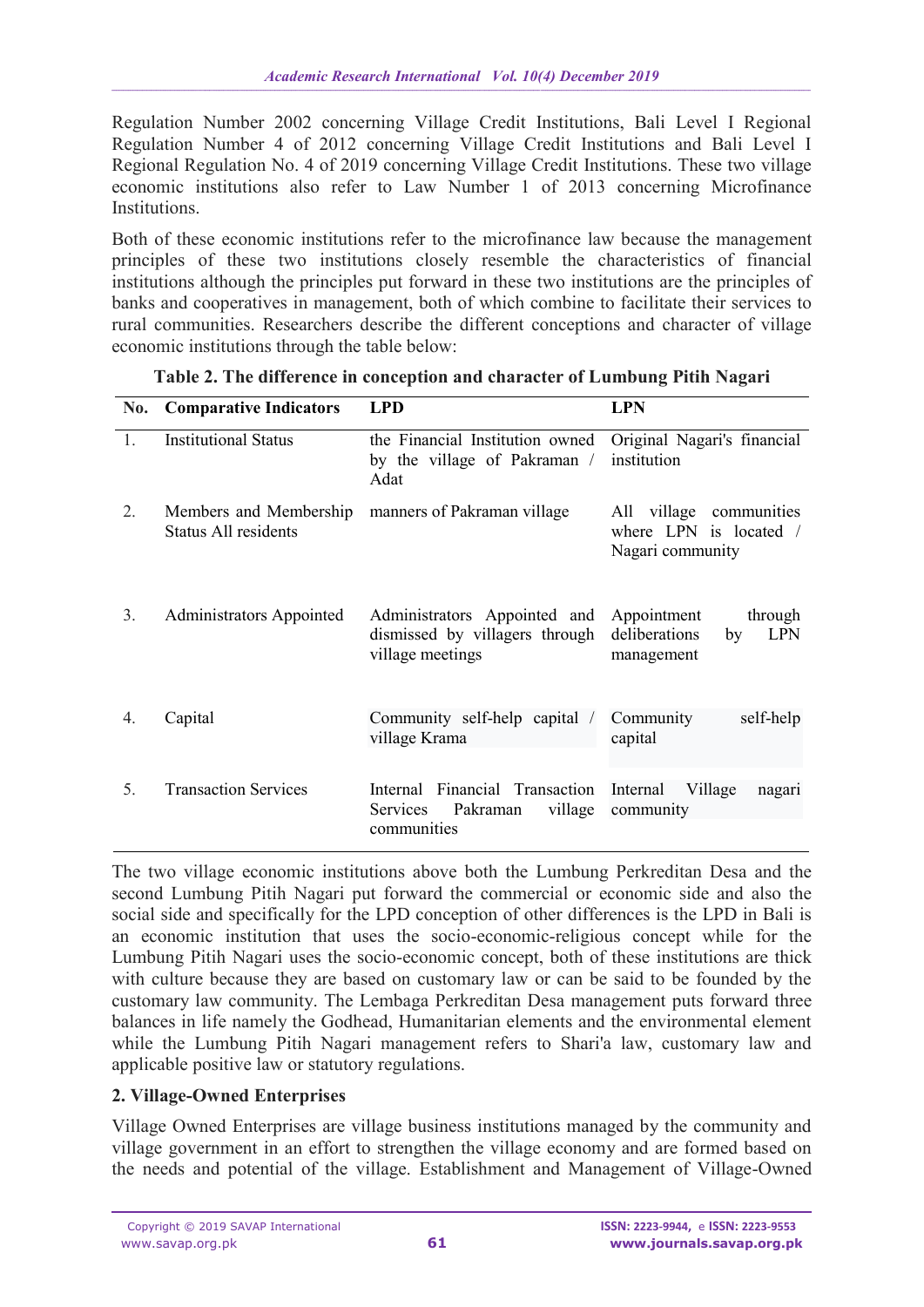Enterprises (BUMDesa) is an embodiment of village productive economic management carried out with a family and mutual cooperation spirit. Village-Owned Enterprises can run businesses in the economy and / or public services in accordance with statutory provisions.<sup>15</sup>

The economic improvement must indeed start from the government made by the village government which is directly related to the village community, so President JOKOWI's idea by saying the development of the district is very appropriate because the State of China has done so. China changed the name of the CBE company to the TVE company in 1984. This is a signal that the TVE company has become one of the main engines driving China's rapid economic growth and deserves attention.<sup>16</sup>China has a village business entity known as Village and Village Entrepreneurship (TVEs) regulates Village and Village Entrepreneurship not in accordance with the designated place of ownership of the company and the business of TVEs. steel, cement, fertilizer, hydroelectric and agricultural equipment.<sup>17</sup>

Township and Village Enterprises are market-oriented public companies under the auspices of the regional government established in cities and villages in the People's Republic of China.<sup>18</sup> While in Thailand the planting of Village-Owned Enterprises with the name Small Business and Micro Community (SMCE) in which participation involves the community and community participation in terms of production, product sales, company capital, company management and use of community resources for production and this company at the time published small and medium. With the presence of companies in the village, the community's economy will grow in the two priority Chinese countries.<sup>19</sup>

The institutional function of Village-Owned Enterprises is a pillar of the village economy that functions as a social institution (Social Institution) and commercial (Commercial Institution). Village-Owned Enterprises as a social institution is in favor of the interests of the community through its contribution in the provision of social services while Village-Owned Enterprises is a commercial institution aiming for profit through offering local resources (goods and services) to the market. The running of the principle of efficiency and effectiveness must always be emphasized and Village-Owned Enterprises as a legal entity is formed based on the applicable legislation and in accordance with the agreements that are built in the village community.

The existence of Village-Owned Enterprises is a form of independence from a village as the implementation of village autonomy. Through Village-Owned Enterprises it is hoped that villages in carrying out development will not depend entirely on subsidies from the government. Village-Owned Enterprises can be used as an alternative that provides additional funds to the village. The Village Owned Enterprise is also useful for managing village assets and wealth so that it can be utilized as much as possible for the welfare of the village community.<sup>20</sup>

Village-Owned Enterprises is a pillar of economic activity in the village that functions as a social and commercial institution. Village-Owned Enterprises as a social institution focuses on the interests of the community through its contribution to the provision of social services.

 15 Herry Kamaroesid, Tata Cara Pendirian dan Pengelolaan Badan Usaha Milik Desa, (Jakarta:Mitra Wacana Media), 2016. page 18.

<sup>&</sup>lt;sup>16</sup> Cheng Jin, An Economic Analysis of The Rise and Decline of Township and Village Enterprises (Guangdong, China: Palgrave Macmilan, 2017), page.69

<sup>&</sup>lt;sup>17</sup> IFPRI Discussion Paper 00854 April 2009 The Evolution of Chinese Entrepreneurial Firms Township-Village Enterprises Revisited Chenggang Xu Xiaobo Zhang Development Strategy and Governance, page 1

<sup>&</sup>lt;sup>18</sup> Jesse Russell dkk, Township and Village Enterprises, (Scotland Untited Kingdom: Lennex Corp, 2012), page 5.

<sup>&</sup>lt;sup>19</sup> Thong Pon Promsaka Na Sakolakon & Are Naipiint. *Guidenline for the management of community entreprises in the Songka* lake Basin of Thailand, (Canadian Center of science education, Juni 2013) page 12.

<sup>&</sup>lt;sup>20</sup> Aris Ahmad Risadi, *Badan Usaha Milik Desa*, (Jakarta: Dapur buku, 2012), page 10.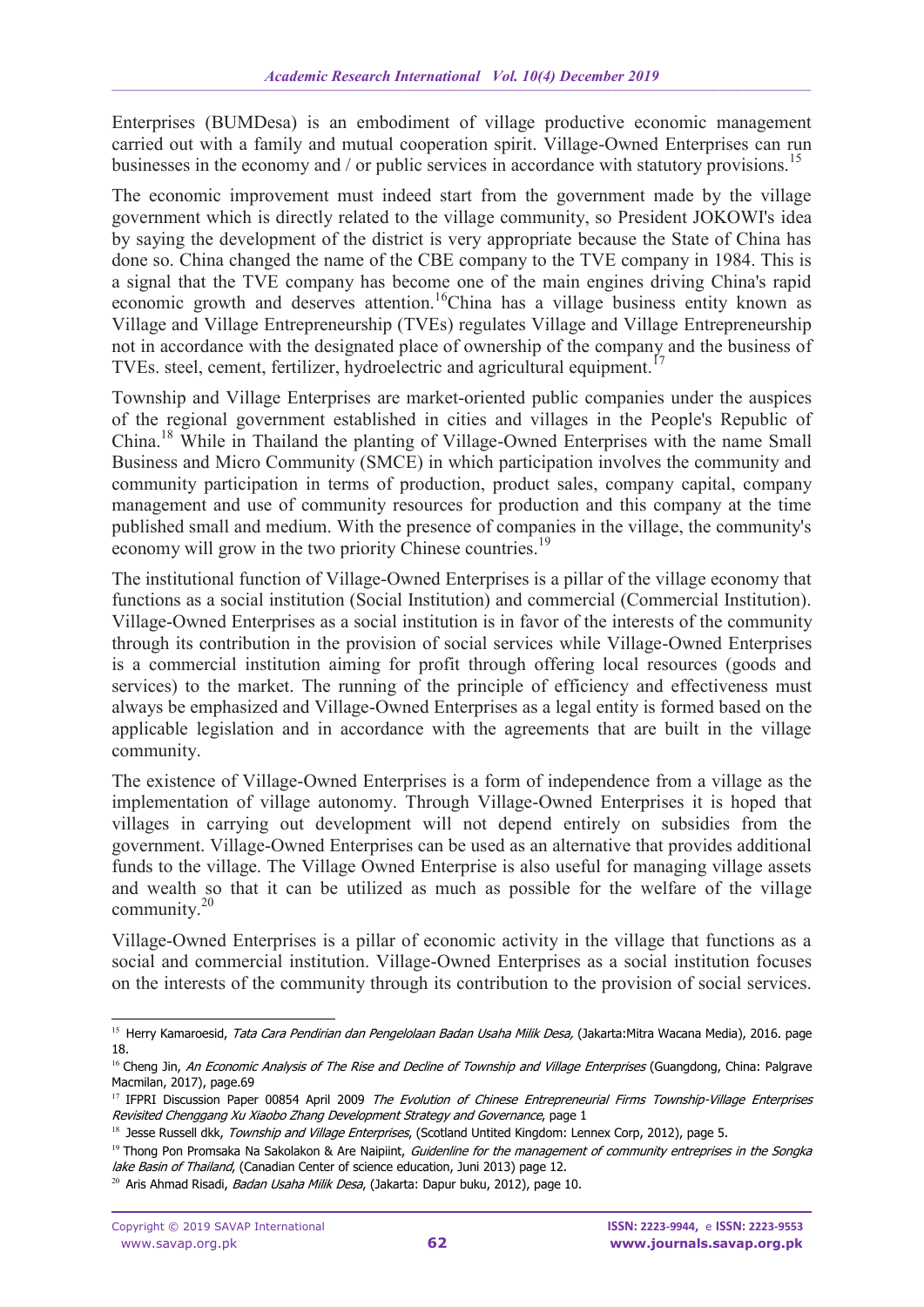Village-Owned Enterprises as a commercial institution aims to make a profit through offering local resources to the market. The principle of efficiency and effectiveness must be emphasized when running a business. $^{21}$ 

Village-Owned Enterprises as a legal entity is formed based on the prevailing laws and regulations in accordance with the agreements that are built in the village community. Thus, the form of a Village-Owned Enterprises can vary in each village in Indonesia. These various forms are in accordance with the characteristics of the location, potential, and resources of each village. $22$ 

The task and role of the government is to disseminate and raise awareness to the village community through the provincial and / or district governments about the importance of the village BUMD for improving the welfare of the community. Through village government the community is motivated, made aware, and prepared to build their lives.

The government facilitates education and training and other fulfillments that can facilitate the establishment of Village-Owned Enterprises while operationalization is left to the community village. Village communities need to be prepared so they can accept new ideas about economic institutions that have social functions and commercial functions.<sup>23</sup>

According to Law No. 6 of 2014 concerning villages, village development aims to improve the quality of human life and poverty alleviation through the provision of meeting basic needs, construction of facilities and infrastructure, development of local economic potential, sustainable use of natural resources and the environment that promotes togetherness, kinship , mutual cooperation in order to realize of peace and social justice.<sup>24</sup>

Increasing the village economy through Village-Owned Enterprises is not a young thing because the various potentials of villages that are not uniform or the same even each village has a different natural wealth can even be categorized as not easy to advance the village economy with Village-Owned Enterprises. The purpose of Village-Owned Enterprises is not only to improve or advance the village economy but also as a social function. The improvement of the village economy is done by mapping the existing problems in a village and then finding the right solution for its solution because the economic improvement will be hampered if the problems in the village have not been addressed, especially for welfare problems which include facilities and infrastructure. Economic improvement can be measured through the income of village communities, the available facilities and infrastructure as well as the level of education of rural communities.

Village Owned Enterprises are village business institutions managed by the community and village government in an effort to strengthen the village economy and are formed based on the needs and potential of the village. Establishment and Management of Village-Owned Enterprises (*BUMDesa*) is an embodiment of village productive economic management carried out with a family and mutual cooperation spirit. Village-Owned Enterprises can run businesses in the economy and / or public services in accordance with statutory provisions.<sup>25</sup> Village-Owned Enterprises was established, among others, in the context of increasing the village's Original Income, if it can be obtained from Village-Owned Enterprises, the condition will encourage each village government to give "goodwill" in response to the establishment of Village-Owned Enterprises. As one of the economic institutions operating in

 21 Ibrahim, Manajemen Badan Usaha Milik Desa,( Yogyakarta: Deepbulish, cetakan pertama, 2008), page 5.

 $^{22}$  Akmal Hidayat, Hukum BUM Desa, (Yogyakarta: Samudera Biru, 2018),page 5.

 $^{23}$  *Ibid.*, page 94.

<sup>&</sup>lt;sup>24</sup> *Ibid.*, pagel 95.

<sup>&</sup>lt;sup>25</sup> Herry Kamaroesid, Tata Cara Pendirian dan Pengelolaan Badan Usaha Milik Desa, (Jakarta:Mitra Wacana Media), 2016. page 18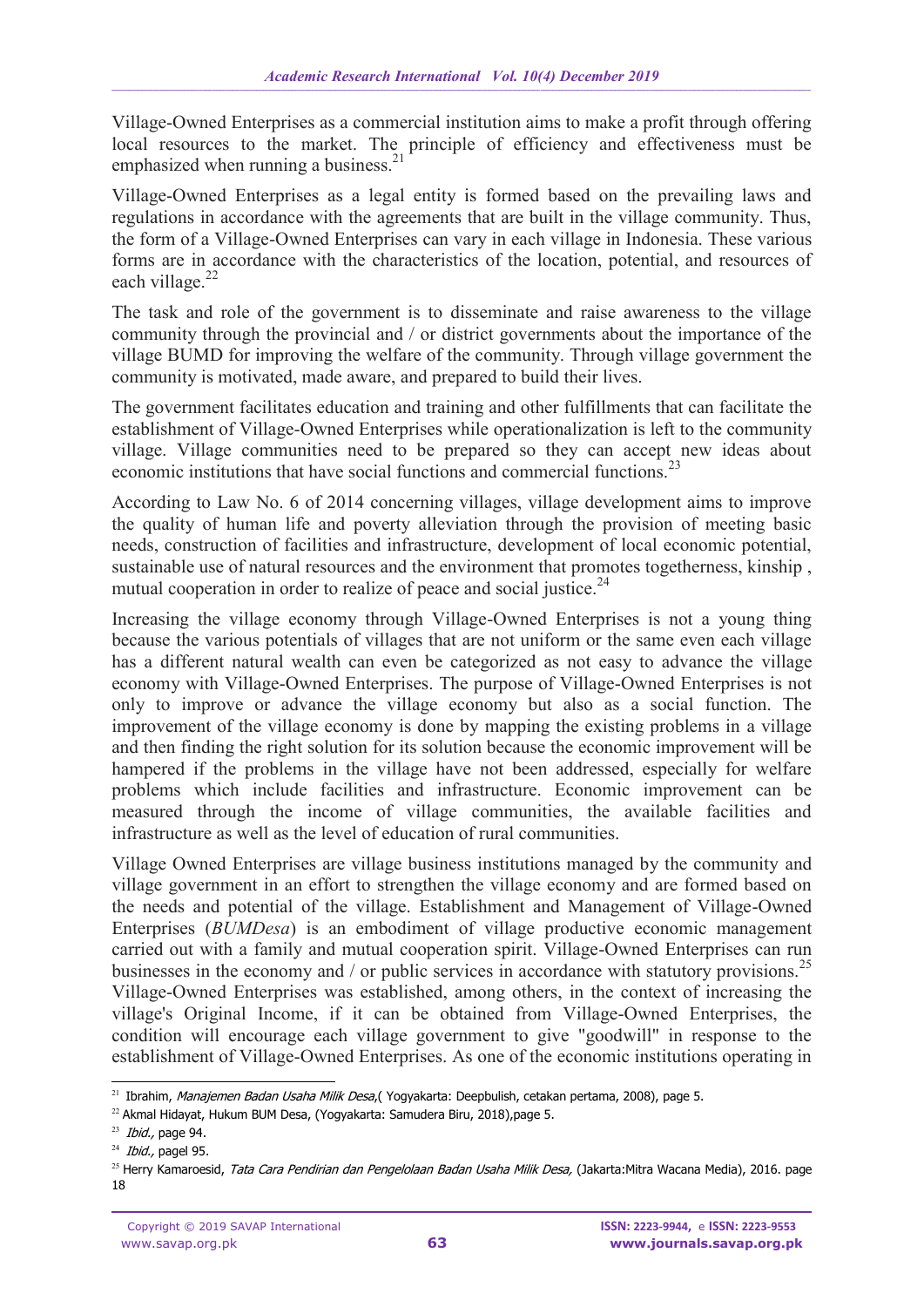the countryside, Village-Owned Enterprises must have a difference with economic institutions in general. The existence and performance of the Village – Owned Enterprises is intended to make a significant contribution to improvement

Besides the welfare of the villagers, it is hoped that the development of the capitalist business system in the countryside will disrupt community values. Mastery of the economic sector is useful as an effort to protect the social security of rural communities.<sup>26</sup>

Village-Owned Enterprises in running its business must prioritize services for the community such as establishing businesses to meet the needs of village water, fostering village entrepreneurial interest by providing capital to farmers and ranchers and Village-Owned Enterprises is engaged in marketing for the crops and livestock. Even the developed Village-Owned Enterprises has been able to launch one bachelor's family as a manifestation of increasing human resources at the village level with high education. It is hoped that village communities will not depend on regional governments and be able to manage the village's potential either through natural resources or human resources. With the capabilities of the village, especially human resources, it will improve the performance of Village-Owned Enterprises and eliminate the stigma that the human resources in the village are not as competent as the human resources in big cities.

The Meaning of Village-Owned Enterprises that are characterized by villages is a business entity that becomes the foundation of village communities in improving their economy with socio-economic principles where the business is established for the greatest prosperity of the village community is also a business that can generate profits or commercial which also results are fully given for the welfare of the village.<sup>27</sup> So that the inherent meaning in a Village-Owned Enterprise characterized by a village is a business entity that defines itself as a social institution and commercial whose activities are adjusted to the potential of the village and the implementation or management prioritizes social interests. Village-Owned Enterprises that are characterized by villages are business entities that are characterized by gaining profits for social purposes or are known as socio-economic.

## **CONCLUSIONS**

The Meaning of Village Owned Enterprises that are characterized by villages are business entities that carry out their functions as economic institutions and social institutions. Villageowned enterprises with village characteristics cannot be forced into a modern form of business because the village has its own pattern in developing the village economy through institutions the economy to obtain profits and the benefits obtained are allocated to the social interests of the village community. Village-owned business entity is a business entity whose capital is from a collective community fund whose management involves the village apparatus of the organizational structure through consultation and the underlying regulations are regional regulations. Village-Owned Enterprises, which are characterized by villages, are business entities that are profit-oriented and those benefits are provided for social purposes or better known as socio-economic principles. Village-Owned Enterprises that are characterized by villages are business entities that are wholly carried out to obtain benefits whose benefits will be felt directly by the village community through meeting social needs such as construction of houses of worship, schools or the basic needs of village communities that have not been fulfilled.

<sup>1</sup> <sup>26</sup> Direktorat Jenderal Pemberdayaan Masyarakat dan Desa kementerian Dalam Negeri, *Naskah Akademik Rancangan Undang*undang Tentang Desa, 2012, page 9.

<sup>27</sup> Undang-Undang Nomor 6 Tahun 2014 Tentang Desa dan Peraturan Terkait :Dilengkapi SKB Tiga Menteri Terbaru tentang Percepatan Penyaluran, Pengeloaan, dan Penggunaan Dana Desa Tahun 2015, Jakarta: Tim Visi Yustisia, 2015, Page 364.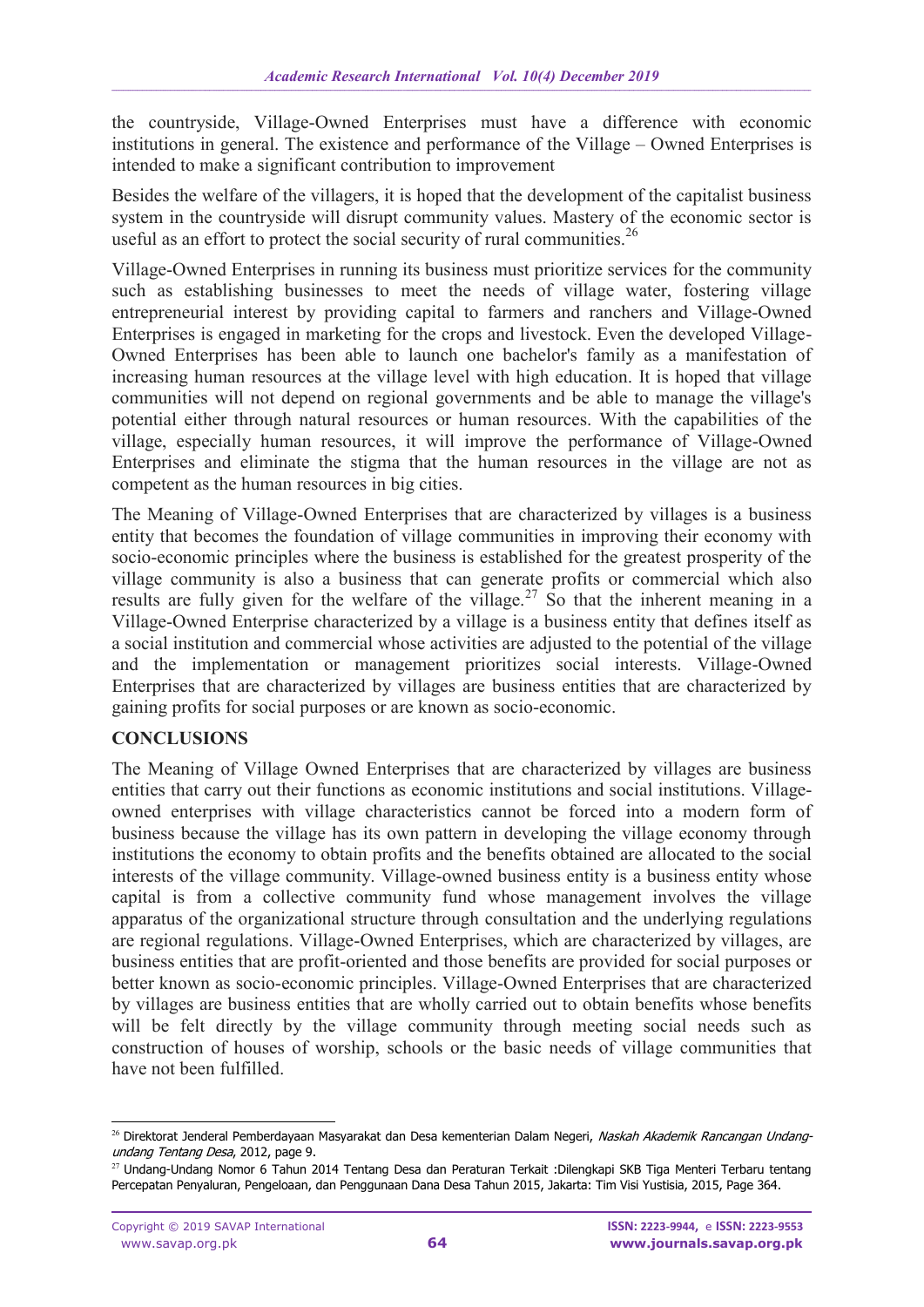## **RECOMMENDATION**

The village government in making village regulations regarding Village-Owned Enterprises must make rules that allocate profits from the Village-Owned Enterprises to social interests and if the unit is a legal entity, the articles of Association and bylaws of the business entity contains rules for sharing benefits for the allocation of social interests of the village community.

## **REFERENCES**

- [1] Akmal Hidayat (2018). *Hukum BUM DESA: Pendirian, pengurusan, Pengelolaan dan Pembubaran BUM Desa, Badan Hukum dan Pertanggungjawaban Hukum BUM Desa*.Yogyakarta: Samudra Biru.
- [2] Aris Ahmad Risadi(2012). *Badan Usaha Milik Desa*.Jakarta: Dapur buku.
- [3] Cheng Jin, (2017). *An Economic Analysis of The Rise and Decline of Township and Village Enterprises*. Guangdong, China: Palgrave Macmilan.
- [4] Direktorat Jenderal Pemberdayaan Masyarakat dan Desa kementerian Dalam Negeri, *Naskah Akademik Rancangan Undang-undang Tentang Desa*, 2012.
- [5] Francis Fukuyama, (2016). *The Great Disruption (Hakikat Manusia dan Rekonstuksi Tatanan Sosial)*. Yogyakarta: Qalam, Cetakan kedua.
- [6] Hanif Nurcholis, (2011). *Pertumbuhan & Penyelenggaraan Pemerintahan Desa.* Erlangga, Jakarta 201.
- [7] Herry Kamaroesid, (2016). *Tata Cara Pendirian dan Pengelolaan Badan Usaha Milik Desa.* Jakarta:Mitra Wacana Media.
- [8] Ibrahim, (2008)*Manajemen Badan Usaha Milik Desa*. Yogyakarta: Deepbulish, cetakan pertama.
- [9] Jesse Russell dkk, (2012). *Township and Village Enterprises*. Scotland Untited Kingdom: Lennex Corp.
- [10] Johnny Ibrahim, (2005). *Teori & Metodologi Penelitian Hukum Normatif*. Surabaya: Bayu Media.
- [11] Jonaedi Efendi dan Johnny Ibrahim, (2018). *Metode Penelitian Hukum Normatif dan Empiris.* Jakarta : Prenada Media Grup, etakan ke-2.
- [12] Ni'matul Huda, (2015). *Hukum Pemerintahan Desa.* Malang: Setara Press.
- [13] Thong Pon Promsaka Na Sakolakon & Are Naipiint, (2013). *Guidenline for the management of community entreprises in the Songka lake Basin of Thailand*. Canadian Center of science education.
- [14] Undang-Undang Nomor 6 Tahun 2014 Tentang Desa dan Peraturan Terkait :Dilengkapi SKB Tiga Menteri Terbaru tentang Percepatan Penyaluran, Pengeloaan, dan Penggunaan Dana Desa Tahun 2015, Jakarta: Tim Visi Yustisia, 2015, halaman 364.
- [15] Zulkarnain Ridlwan, (2013). Payung Hukum Pembentukkan BUMDes. *Fiat Justitia Jurnal Hukum 7*(3), September-Desember 2013.
- [16] IFPRI Discussion Paper 00854 April 2009 *The Evolution of Chinese Entrepreneurial Firms Township-Village Enterprises Revisited Chenggang Xu Xiaobo Zhang Development Strategy and Governance.*